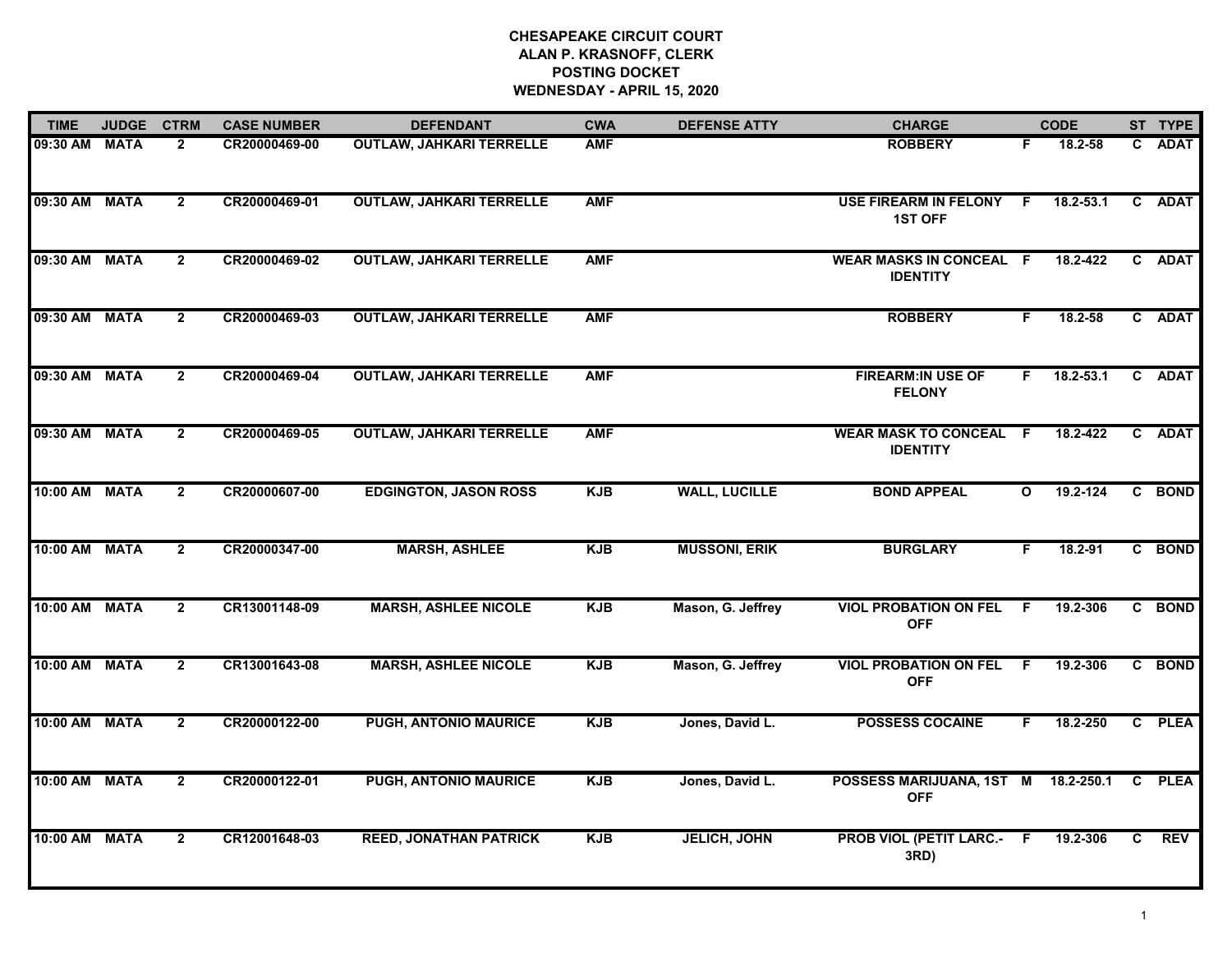## **CHESAPEAKE CIRCUIT COURT ALAN P. KRASNOFF, CLERK POSTING DOCKET WEDNESDAY - APRIL 15, 2020**

| <b>TIME</b> | <b>JUDGE</b> | <b>CTRM</b>    | <b>CASE NUMBER</b> | <b>DEFENDANT</b>                   | <b>CWA</b> | <b>DEFENSE ATTY</b>   | <b>CHARGE</b>                                | <b>CODE</b> |          | <b>ST</b> | <b>TYPE</b> |
|-------------|--------------|----------------|--------------------|------------------------------------|------------|-----------------------|----------------------------------------------|-------------|----------|-----------|-------------|
| 10:00 AM    | <b>MATA</b>  | $\mathbf{2}$   | CR12001766-03      | <b>REED, JONATHAN PATRICK</b>      | <b>KJB</b> | <b>JELICH, JOHN</b>   | <b>PROB VIOL (PETIT LARC.-</b><br>3RD)       | -F          | 19.2-306 | C.        | <b>REV</b>  |
| 10:00 AM    | <b>MATA</b>  | $\overline{2}$ | CR15000085-02      | <b>REED, JONATHAN PATRICK</b>      | <b>KJB</b> | <b>JELICH, JOHN</b>   | <b>PROB VIOL (POSSESS)</b><br><b>HEROIN)</b> |             | 19.2-306 | C.        | <b>REV</b>  |
| 10:00 AM    | <b>MATA</b>  | $\mathbf{2}$   | CR11000720-04      | <b>RICHARDSON, KENDELL DEMATTO</b> | <b>KJB</b> | <b>PATZIG, ANDREW</b> | <b>VIOL PROBATION ON FEL</b><br><b>OFF</b>   | E           | 19.2-306 | C.        | <b>BOND</b> |
| 10:00 AM    | <b>MATA</b>  | $\mathbf{2}$   | CR11000720-05      | <b>RICHARDSON, KENDELL DEMATTO</b> | <b>KJB</b> | <b>PATZIG, ANDREW</b> | <b>VIOL PROBATION ON FEL</b><br><b>OFF</b>   | E           | 19.2-306 | C.        | <b>BOND</b> |